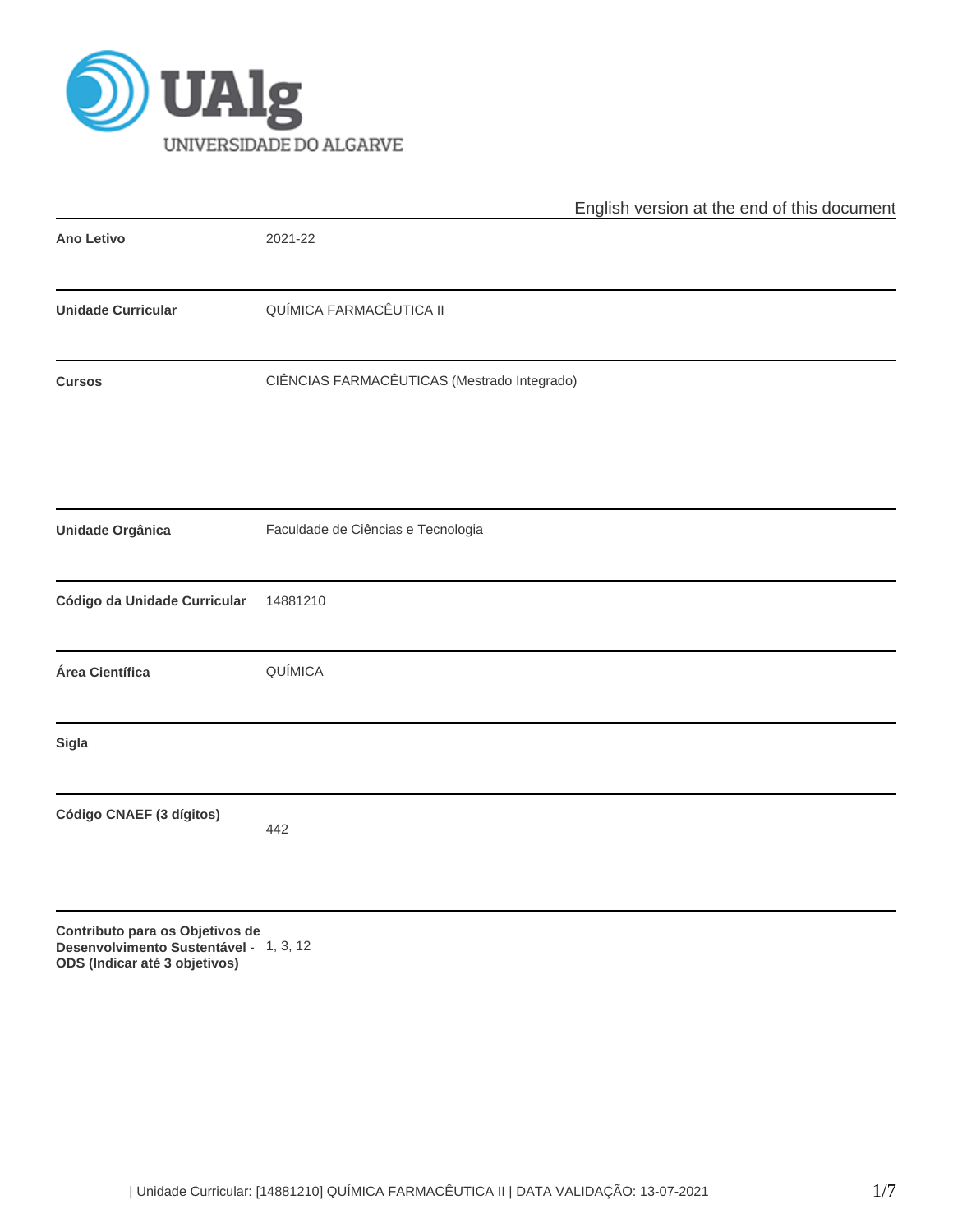

**Línguas de Aprendizagem**

Português e Inglês

**Modalidade de ensino**

Presencial

**Docente Responsável** Maria de Lurdes dos Santos Cristiano

| <b>I DOCENTE</b>                     | <b>TIPO DE AULA</b> | <b>TURMAS</b> | TOTAL HORAS DE CONTACTO (*) |
|--------------------------------------|---------------------|---------------|-----------------------------|
| Maria de Lurdes dos Santos Cristiano | ח די                | T1:TP1        | 28T: 14TP                   |
| Custódia do Sacramento Cruz Fonseca  | ום                  | PL1; PL2; PL3 | 54PL                        |

\* Para turmas lecionadas conjuntamente, apenas é contabilizada a carga horária de uma delas.

| ANO       | <b>PERIODO DE FUNCIONAMENTO*</b> | <b>HORAS DE CONTACTO</b> | <b>HORAS TOTAIS DE TRABALHO</b> | <b>ECTS</b> |
|-----------|----------------------------------|--------------------------|---------------------------------|-------------|
| $\sim$ 20 | ຊດ<br>ےت                         | 28T: 14TP: 18PL          | 156                             |             |

\* A-Anual;S-Semestral;Q-Quadrimestral;T-Trimestral

## **Precedências**

Sem precedências

# **Conhecimentos Prévios recomendados**

Conhecimentos de Química Estrutural, Química Orgãnica, Bioquímica e Química Farmacêutica I.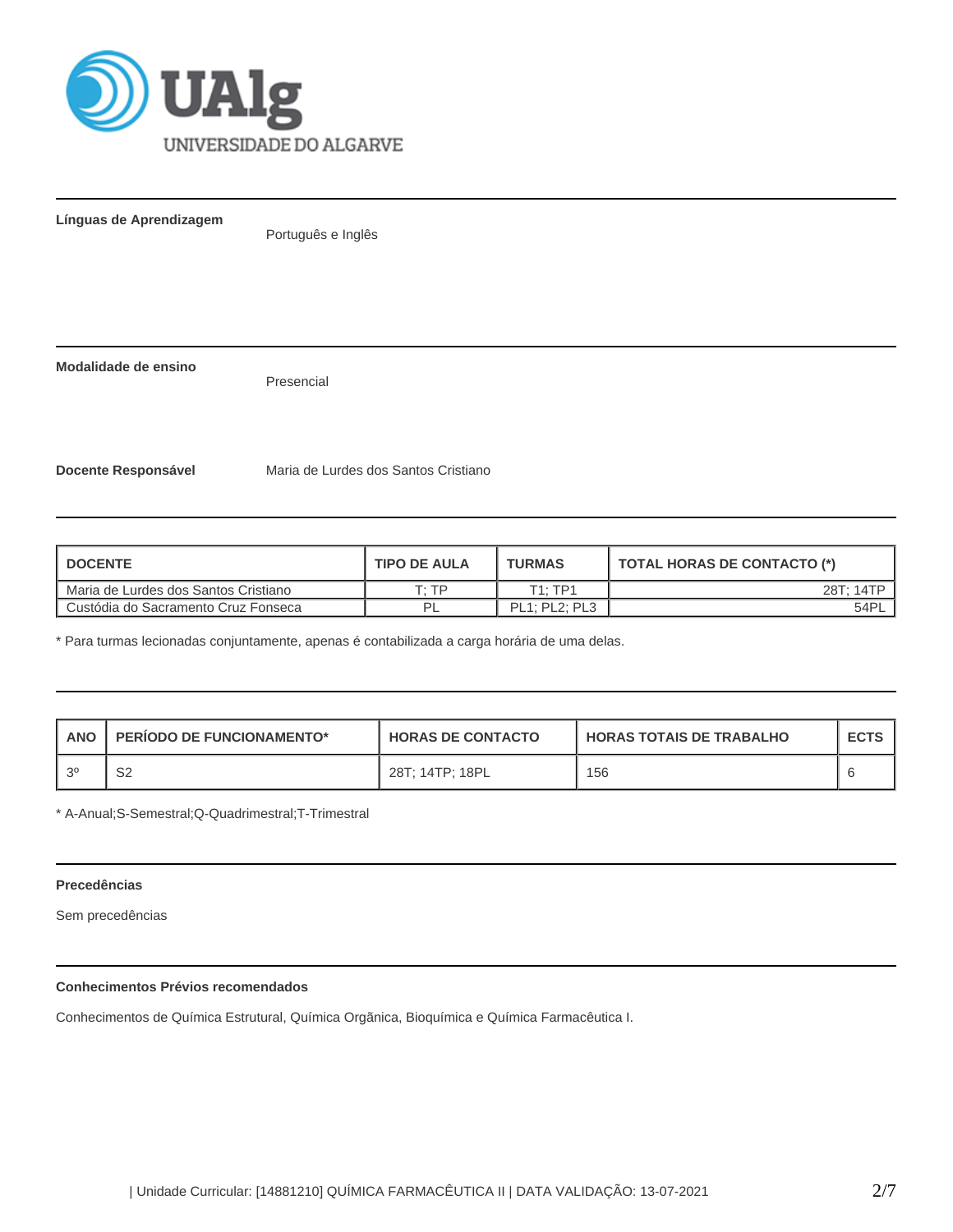

#### **Objetivos de aprendizagem (conhecimentos, aptidões e competências)**

Dando continuidade ao programa de QFI, serão abordadas as principais classes de fármacos, discutindo o seu modo de acção, na perspectiva da interação fármaco-alvo terapêutico e relacionando aspetos estruturais com atividade farmacológica. Serão abordadas estratégias básicas de síntese aplicáveis à preparação de compostos bioactivos e discutidos os critérios a considerar na seleção das rotas sintéticas. Após terminarem as 2 cadeiras os alunos devem ser capazes de:

- Relacionar conhecimentos e aplicá-los no delineamento de estratégias de desenho e desenvolvimento de fármacos;

- Examinar criticamente as soluções quimioterapêuticasdisponíveis e, face a situações específicas, avaliaro interesse potencial e viabilidade de novas alternativas terapêuticas, face às existentes;

- Perante a necessidade de desenvolvimento e optimização de fármacos, propor abordagens e soluções técnica e cientificamente fundamentadas, tanto ao nível do desenho dos compostos alvo como na seleção de rotas sintéticas.

#### **Conteúdos programáticos**

Dando continuidade ao trabalho de QFI, QFII versa o estudo de compostos químicos com atividade farmacológica. Abordam-se os métodos de obtenção, mecanismos de acção, estudos de relação estrutura-actividade e aplicações de alguns fármacos dos seguintes grupos:

1. Agentes antibacterianos; agentes com efeito bacteriostático e bactericida.

2. Agentes anticancerígenos; agentes de alquilação, de intercalação, cisores de cadeia, compostos que interferem com a topoisomerase, inibidores de cinases

3. Antiviricos; Fármacos antivíricos para vírus de ADN e ARN; compostos que interferem com polimerases virais. Inibidores de protease viral.

4. Agentes antiparasiticos. Antimaláricos: quinolinas, endoperóxidos, antifolatos,inibidores de falcipaínas e do complexo bc1 plasmodial

- 5. Antagonistas dos recetores H2; Inibidores de bombas de protões.
- 6. Agonistas e antagonistas de recetores colinérgicos. Inibidores de acetilcolinesterases.
- 7. Antipsicóticos, antidepressivos, hipnóticos, sedativos e ansiolíticos.

#### **Metodologias de ensino (avaliação incluída)**

As aulas teóricas decorrem com utilização do método expositivo para leccionação de conceitos, intercalando com interações com os alunos, através de questões lançadas para a turma ou da resolução de problemas selecionados que permitam a aplicação imediata do conceito para melhor compreensão. Em algumas aulas a apresentação dos conceitos é feita com base em problemas. As aulas TP são dedicadas à resolução de fichas de problemas. As salas de aula estão equipadas com projetor de slides e/ou filmes, projetor de acetatos, ligação à internet e quadro.

A admissão a exame requer aproveitamento em pelo menos 75% das aulas práticas. A parte prática é objeto de avaliação contínua, efectuada com base nos registos de preparação e execução dos trabalhos práticos, na capacidade e autonomia evidenciadas em laboratório e na pesquisa bibliográfica. A avaliação final resulta das classificações das duas frequências ou do exame, com um peso de 80%, e das aulas práticas, com um peso de 20%.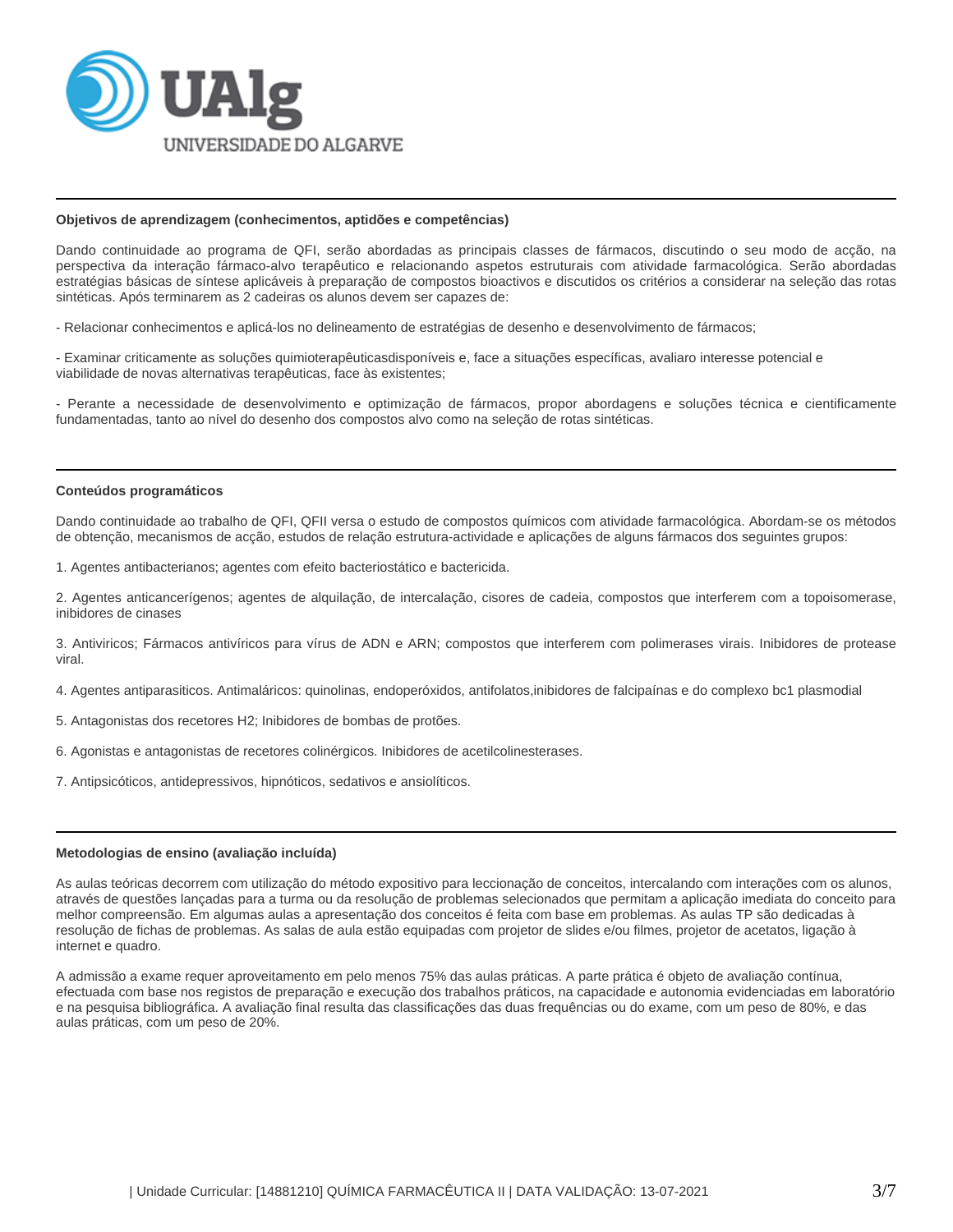

# **Bibliografia principal**

- 1. Graham L. Patrick, An Introduction to Medicinal Chemistry, 6th Ed. Oxford University Press, 2017, (ISBN: 9780198749691
- 2. Christopher Walsh, Timothy Wencewicz, Antibiotics; challengesm mechanisms and opportunities. ASM Press, 2016 (ISBN :2015045498).
- 3. D. Lednicer, Strategies for Organic Drug Synthesis and Design, 2nd Edition, John Wiley & Sons, New Jersey , 2009 (ISBN: 978-0-470-19039-5).

Serão disponibilizados aos estudantes acessos a artigos publicados sobre tópicos específicos.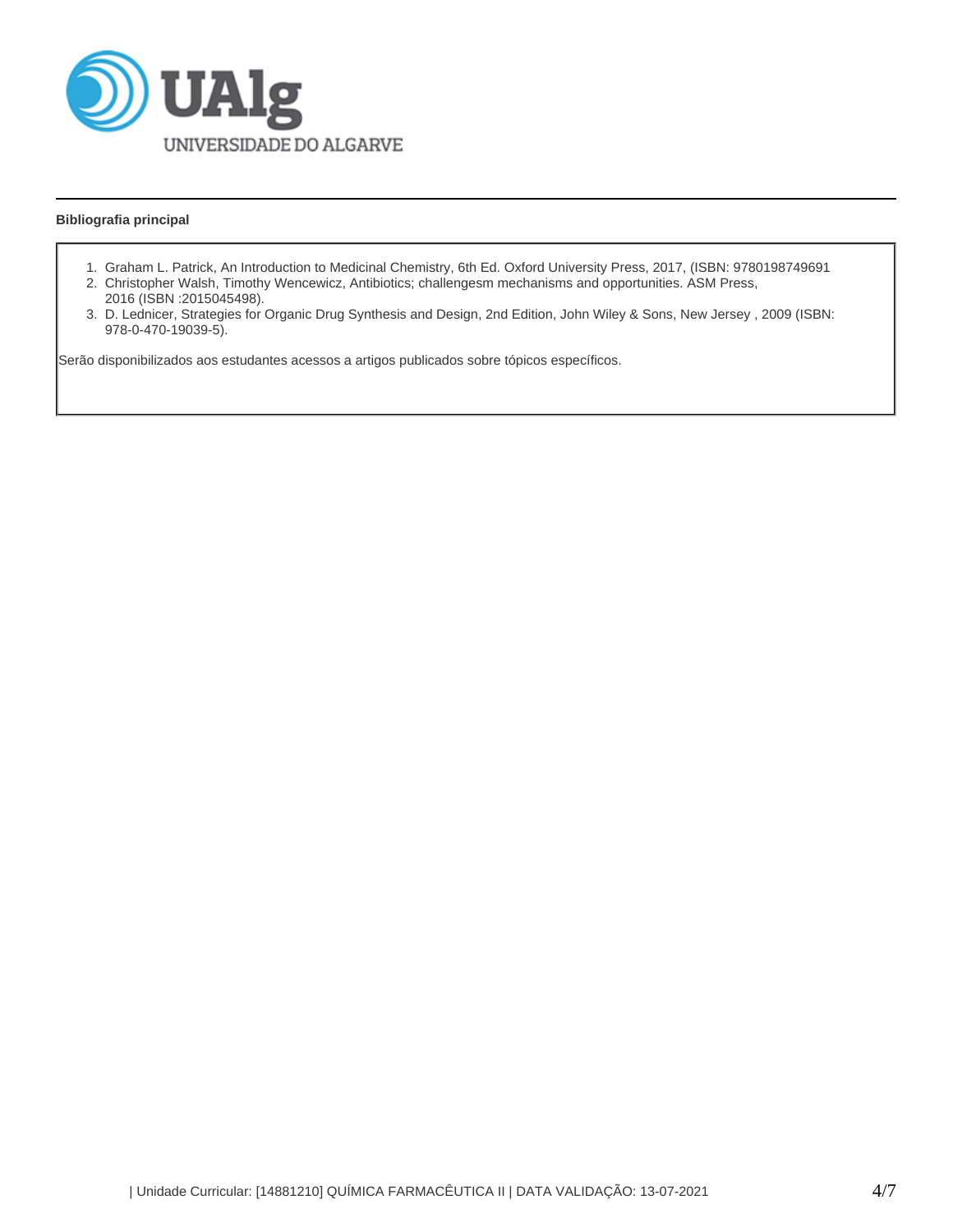

| <b>Academic Year</b>                                                                                   | 2021-22                                       |
|--------------------------------------------------------------------------------------------------------|-----------------------------------------------|
| <b>Course unit</b>                                                                                     | PHARMACEUTICAL CHEMISTRY II                   |
| <b>Courses</b>                                                                                         | PHARMACEUTICAL SCIENCES (Integrated Master's) |
| <b>Faculty / School</b>                                                                                | FACULTY OF SCIENCES AND TECHNOLOGY            |
| <b>Main Scientific Area</b>                                                                            |                                               |
| Acronym                                                                                                |                                               |
| <b>CNAEF code (3 digits)</b>                                                                           | 442                                           |
| <b>Contribution to Sustainable</b><br><b>Development Goals - SGD</b><br>(Designate up to 3 objectives) | 1, 3, 12                                      |
| Language of instruction                                                                                | Protuguese and English                        |
| <b>Teaching/Learning modality</b>                                                                      | Presential lectures and laboratory sessions   |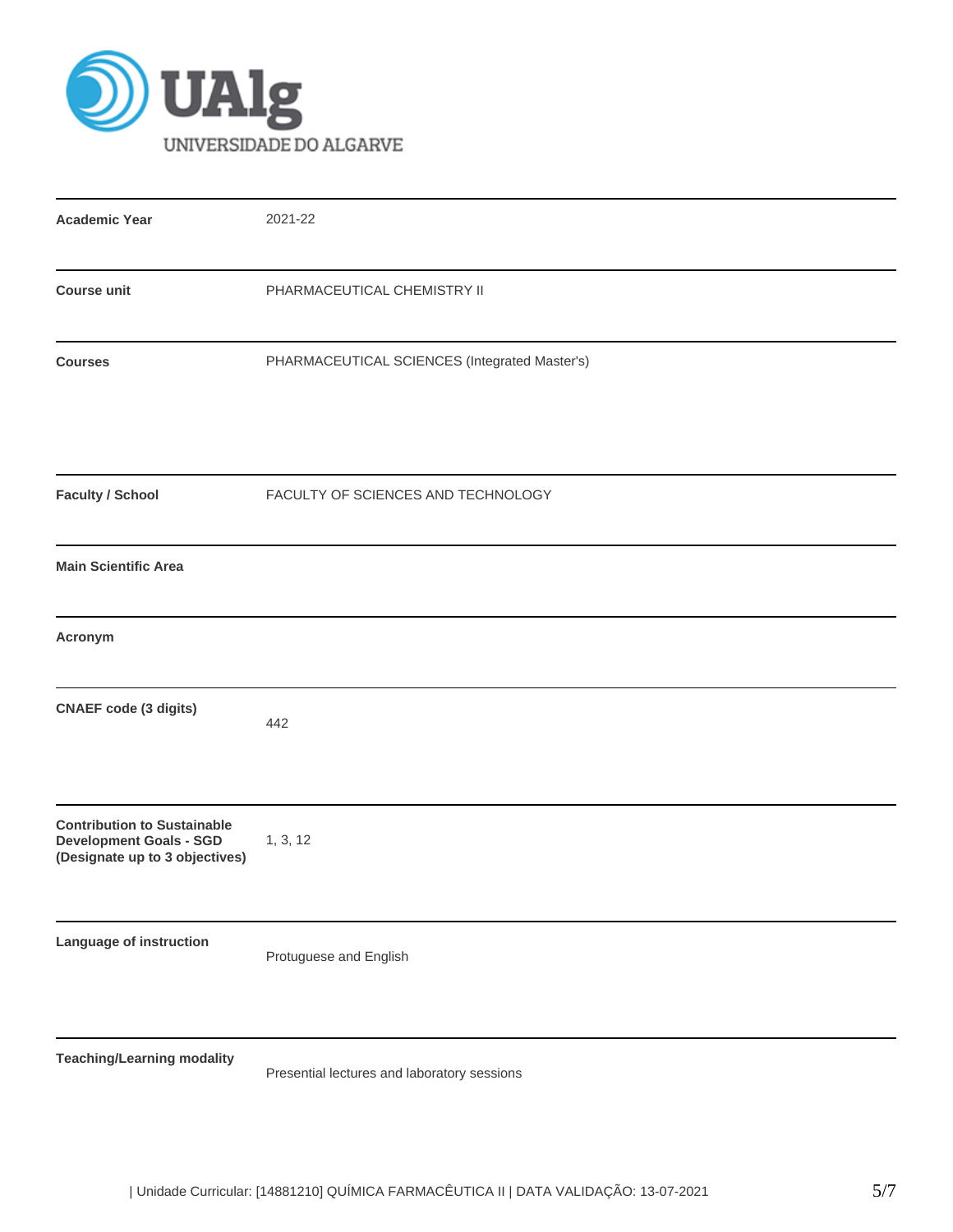

**Coordinating teacher** Maria de Lurdes dos Santos Cristiano

| <b>Teaching staff</b>                         | <b>Type</b> | <b>Classes</b>       | Hours (*) |
|-----------------------------------------------|-------------|----------------------|-----------|
| Maria de Lurdes dos Santos Cristiano          | סד ּד       | $T1 \cdot TP1$       | 28T; 14TP |
| <b>La Custódia do Sacramento Cruz Fonseca</b> | PL          | <b>PL1: PL2: PL3</b> | 54PL      |

\* For classes taught jointly, it is only accounted the workload of one.

| $C_{\alpha n}$<br>.<br>วurs |                                      |    | o |   |      | -  |    |     | ⊺otal         |
|-----------------------------|--------------------------------------|----|---|---|------|----|----|-----|---------------|
|                             | $\Omega$<br>$\overline{\phantom{a}}$ | ١ľ |   | Ш | -llc | ПC | НΟ | IIс | $ \sim$<br>эc |

T - Theoretical; TP - Theoretical and practical ; PL - Practical and laboratorial; TC - Field Work; S - Seminar; E - Training; OT - Tutorial; O - Other

### **Pre-requisites**

no pre-requisites

### **Prior knowledge and skills**

Skils in structural and organic chemistry, and pharmeceutical chemistry I.

### **The students intended learning outcomes (knowledge, skills and competences)**

Continuing the TFI program, the main classes of drugs will be addressed by discussing modes of drug bioactivation and drug action, detailing drug-target interactions and relating structural aspects with pharmacological activity. Criteria and methods for drug optimization through structural adjustments will follow. The criteria to consider in selecting the synthetic routes will be addressed. Basic synthetic strategies applicable to the preparation of bioactive compounds will be discussed.

After completing the two disciplines, students should be able to:

? Link and apply existing knowledge to the design of chemotherapeutic strategies.

? Examine critically the chemotherapeutic solutions available.

? Assess the potential interest of new therapies aimed at specific situations.

? In view of the need for development and optimization of drugs, propose technical and scientifically based solutions, both at the level of designing target compounds and on selecting synthetic routes.